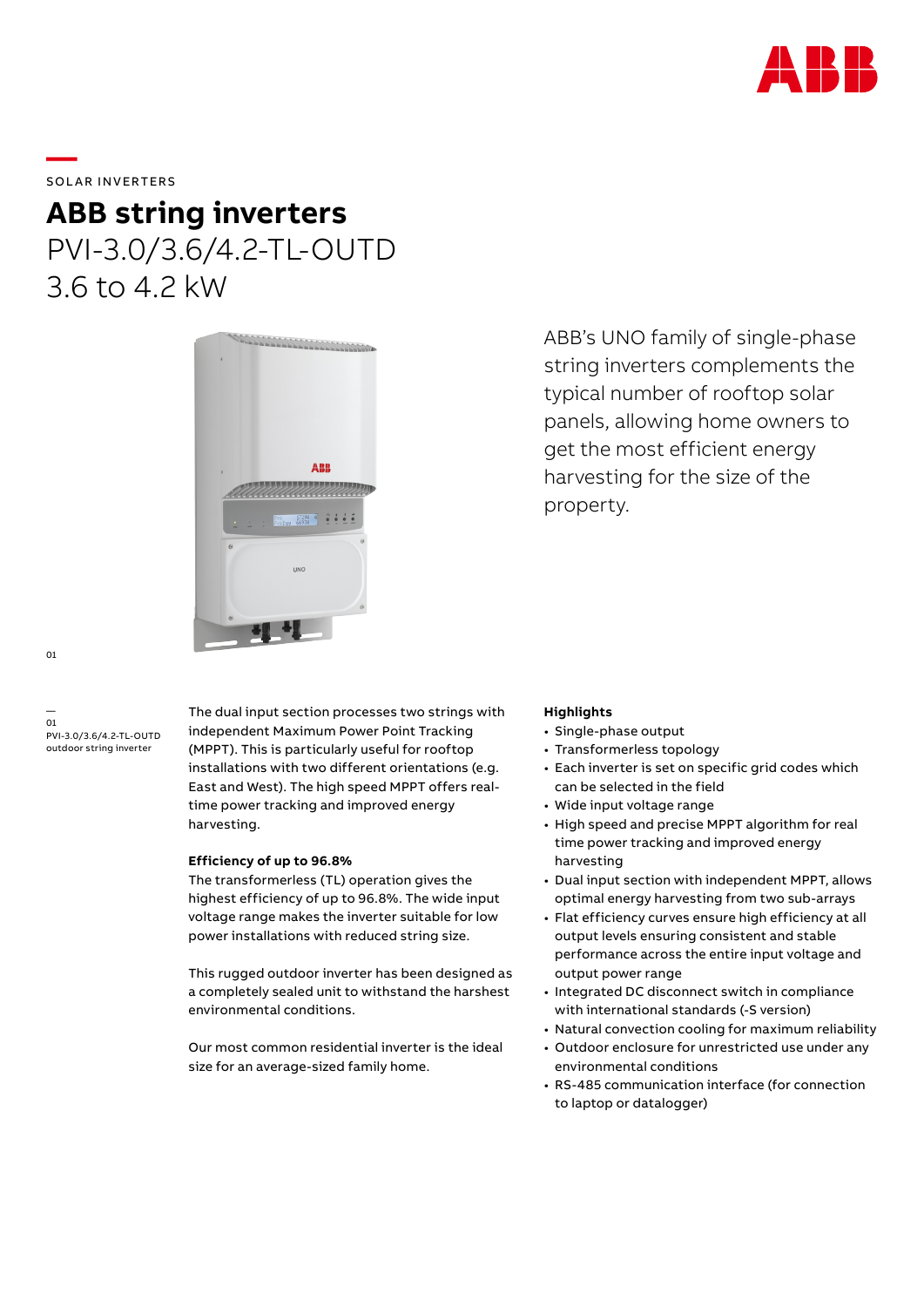# **— ABB string inverters** PVI-3.0/3.6/4.2-TL-OUTD 3.6 to 4.2 kW



#### **— Technical data and types**

| <b>Type code</b>                                                                                           | PVI-3.0-TL-OUTD                                                                                                                                                                                             | PVI-3.6-TL-OUTD                                                   | PVI-4.2-TL-OUTD      |
|------------------------------------------------------------------------------------------------------------|-------------------------------------------------------------------------------------------------------------------------------------------------------------------------------------------------------------|-------------------------------------------------------------------|----------------------|
| Input side                                                                                                 |                                                                                                                                                                                                             |                                                                   |                      |
| Absolute maximum DC input voltage (V <sub>max,abs</sub> )                                                  |                                                                                                                                                                                                             | 600 V                                                             |                      |
| Start-up DC input voltage (V <sub>start</sub> )                                                            |                                                                                                                                                                                                             | 200 V (adj. 120350 V)                                             |                      |
| Operating DC input voltage range (VdcminVdcmax)                                                            | 0.7 x V <sub>start</sub> 580 V (min 90 V)                                                                                                                                                                   |                                                                   |                      |
| Rated DC input voltage (Vdcr)                                                                              |                                                                                                                                                                                                             | 360 V                                                             |                      |
| Rated DC input power (Pdcr)                                                                                | 3120W                                                                                                                                                                                                       | 3750W                                                             | 4375W                |
| Number of independent MPPT                                                                                 |                                                                                                                                                                                                             | $\overline{c}$                                                    |                      |
| Maximum DC input power for each MPPT (PMPPTmax)                                                            | 2000W                                                                                                                                                                                                       | 3000W                                                             | 3000W                |
| DC input voltage range with parallel configuration of<br>MPPT at Pacr                                      | 160530 V                                                                                                                                                                                                    | 120530 V                                                          | 140530 V             |
| DC power limitation with parallel configuration of MPPT                                                    |                                                                                                                                                                                                             | Linear derating from max to null [530 V≤V <sub>MPPT</sub> ≤580 V] |                      |
| DC power limitation for each MPPT with independent<br>configuration of MPPT at Pacr, max unbalance example | 2000 W [200 V≤VMPPT≤530 V]<br>3000 W [190 V≤V <sub>MPPT</sub> ≤530 V]<br>the other channel: Pdcr-2000 W<br>the other channel: Pdcr-3000 W [90 V≤VMPPT≤530 V]<br>$[112 V \le V \le V \text{MPPT} \le 530 V]$ |                                                                   |                      |
| Maximum DC input current (Idcmax) / for each MPPT<br>$(\mathsf{I}_{\text{MPPTmax}})$                       | 20.0 A / 10.0 A                                                                                                                                                                                             |                                                                   | 32.0 A / 16.0 A      |
| Maximum input short circuit current for each MPPT                                                          | 12.5A                                                                                                                                                                                                       |                                                                   | 20.0 A               |
| Number of DC input pairs for each MPPT                                                                     | $\mathbf 1$                                                                                                                                                                                                 | $\mathbf 1$                                                       | $\mathbf{1}$         |
| DC connection type                                                                                         |                                                                                                                                                                                                             | PV quick fit connector <sup>3)</sup>                              |                      |
| Input protection                                                                                           |                                                                                                                                                                                                             |                                                                   |                      |
| Reverse polarity protection                                                                                |                                                                                                                                                                                                             | Yes, from limited current source                                  |                      |
| Input over voltage protection for each MPPT - varistor                                                     | Yes                                                                                                                                                                                                         |                                                                   |                      |
| Photovoltaic array isolation control                                                                       | According to local standard                                                                                                                                                                                 |                                                                   |                      |
| DC switch rating for each MPPT (version with DC switch)                                                    |                                                                                                                                                                                                             | 25 A / 600 V                                                      |                      |
| <b>Output side</b>                                                                                         |                                                                                                                                                                                                             |                                                                   |                      |
| AC grid connection type                                                                                    |                                                                                                                                                                                                             | Single-phase                                                      |                      |
| Rated AC power (Pacr@coso=1)                                                                               | 3000W                                                                                                                                                                                                       | 3600W                                                             | 4200W                |
| Rated AC power (Pacr @coso=±0.9)                                                                           | 3000W                                                                                                                                                                                                       | 3600W                                                             | 4200W                |
| Maximum AC output power (Pacmax @coso=1)                                                                   | 3300 W 5)                                                                                                                                                                                                   | 4000 W 6)                                                         | 4600 W <sup>7)</sup> |
| Maximum apparent power (S <sub>max</sub> )                                                                 | 3330 VA                                                                                                                                                                                                     | 4000 VA                                                           | 4670 VA              |
| Rated AC grid voltage (Vac,r)                                                                              | 230 V                                                                                                                                                                                                       |                                                                   |                      |
| AC voltage range                                                                                           |                                                                                                                                                                                                             | 180264 V <sup>1)</sup>                                            |                      |
| Maximum AC output current (Iac,max)                                                                        | 14.5 A                                                                                                                                                                                                      | 17.2 A $^{2}$                                                     | 20.0 A               |
| Contributory fault current                                                                                 | 16.0 A                                                                                                                                                                                                      | 19.0 A                                                            | 22.0A                |
| Rated output frequency (fr)                                                                                | 50 Hz / 60 Hz                                                                                                                                                                                               |                                                                   |                      |
| Output frequency range (f <sub>min</sub> f <sub>max</sub> )                                                | 4753 Hz / 5763 Hz <sup>4)</sup>                                                                                                                                                                             |                                                                   |                      |
| Nominal power factor and adjustable range<br>Total current harmonic distortion                             | > 0.995, adj. 0.8 inductive to 0.8 capacitive                                                                                                                                                               |                                                                   |                      |
|                                                                                                            | < 3.5%<br>Screw terminal block, cable gland M25                                                                                                                                                             |                                                                   |                      |
| AC connection type                                                                                         |                                                                                                                                                                                                             |                                                                   |                      |
| <b>Output protection</b><br>Anti-islanding protection                                                      |                                                                                                                                                                                                             |                                                                   |                      |
| Maximum external AC overcurrent protection                                                                 | 20.0 A                                                                                                                                                                                                      | According to local standard<br>25.0 A                             | 25.0 A               |
| Output overvoltage protection - varistor                                                                   |                                                                                                                                                                                                             | $2(L - N / L - PE)$                                               |                      |
| <b>Operating performance</b>                                                                               |                                                                                                                                                                                                             |                                                                   |                      |
| Maximum efficiency $(\eta_{max})$                                                                          |                                                                                                                                                                                                             | 96.8%                                                             |                      |
| Weighted efficiency (EURO/CEC)                                                                             | $96.0\%$ / -                                                                                                                                                                                                |                                                                   |                      |
| Feed in power threshold                                                                                    | 10.0W                                                                                                                                                                                                       |                                                                   |                      |
| Night consumption                                                                                          | < 0.4 W                                                                                                                                                                                                     |                                                                   |                      |
|                                                                                                            |                                                                                                                                                                                                             |                                                                   |                      |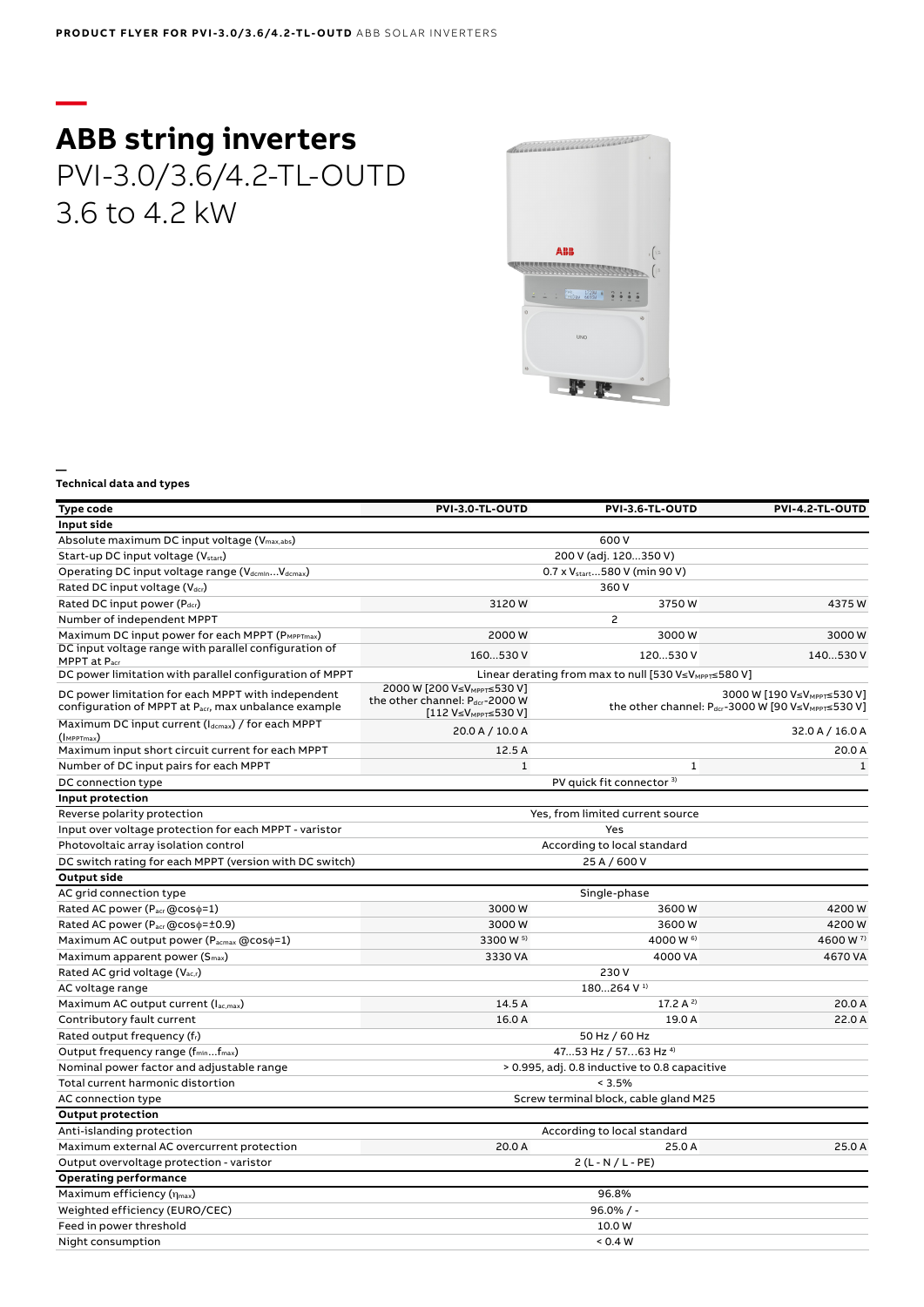

#### **— ABB PVI-3.0/3.6/4.2-TL-OUTD string inverter block diagram**

#### **— Technical data and types**

| Type code                                                 | PVI-3.0-TL-OUTD                                                                                                                                                       | PVI-3.6-TL-OUTD                                              | PVI-4.2-TL-OUTD                                              |  |
|-----------------------------------------------------------|-----------------------------------------------------------------------------------------------------------------------------------------------------------------------|--------------------------------------------------------------|--------------------------------------------------------------|--|
| Communication                                             |                                                                                                                                                                       |                                                              |                                                              |  |
| Wired local monitoring                                    | PVI-USB-RS232 485 (opt.)                                                                                                                                              |                                                              |                                                              |  |
| Remote monitoring                                         | VSN300 Wifi Logger Card (opt.), VSN700 Data Logger (opt.)                                                                                                             |                                                              |                                                              |  |
| Wireless local monitoring                                 | VSN300 Wifi Logger Card (opt.)                                                                                                                                        |                                                              |                                                              |  |
| User interface                                            | 16 characters x 2 lines LCD display                                                                                                                                   |                                                              |                                                              |  |
| <b>Environmental</b>                                      |                                                                                                                                                                       |                                                              |                                                              |  |
| Ambient temperature range                                 | $-25+60°C$ /-13 $140°F$<br>with derating above<br>50°C/122°F                                                                                                          | $-25+60°C$ /-13 $140°F$<br>with derating above<br>55°C/131°F | $-25+60°C$ /-13 $140°F$<br>with derating above<br>50°C/122°F |  |
| Relative humidity                                         | 0100% condensing                                                                                                                                                      |                                                              |                                                              |  |
| Sound pressure level, typical                             | 50 dBA @ 1 m                                                                                                                                                          |                                                              |                                                              |  |
| Maximum operating altitude without derating               | 2000 m / 6560 ft                                                                                                                                                      |                                                              |                                                              |  |
| Physical                                                  |                                                                                                                                                                       |                                                              |                                                              |  |
| Environmental protection rating                           | <b>IP65</b>                                                                                                                                                           |                                                              |                                                              |  |
| Cooling                                                   | Natural                                                                                                                                                               |                                                              |                                                              |  |
| Dimension (H x W x D)                                     | 618 mm x 325 mm x 222 mm / 24.3" x 12.8" x 8.7"                                                                                                                       |                                                              |                                                              |  |
| Weight                                                    | 17.5 kg / 38.5 lbs                                                                                                                                                    |                                                              |                                                              |  |
| Mounting system                                           | Wall bracket                                                                                                                                                          |                                                              |                                                              |  |
| Safety                                                    |                                                                                                                                                                       |                                                              |                                                              |  |
| <b>Isolation level</b>                                    | Transformerless                                                                                                                                                       |                                                              |                                                              |  |
| Marking                                                   | CE (50 Hz only), RCM                                                                                                                                                  |                                                              |                                                              |  |
| Safety and EMC standard                                   | EN 50178, IEC/EN 62109-1, IEC/EN 62109-2, AS/NZS 3100, EN 61000-6-1, EN 61000-6-3,<br>EN 61000-3-11, EN 61000-3-12                                                    |                                                              |                                                              |  |
| Grid standard (check your sales channel for availability) | CEI 0-21, DIN V VDE V 0126-1-1, VDE-AR-N 4105, G83/2, G59/3, EN 50438 (not for all national<br>appendices), RD 1699, RD 413, ITC-BT-40, AS 4777, IEC 61727, IEC 62116 |                                                              |                                                              |  |
| Available products variants                               |                                                                                                                                                                       |                                                              |                                                              |  |
| Standard                                                  | PVI-3.0-TL-OUTD                                                                                                                                                       | PVI-3.6-TL-OUTD                                              | PVI-4.2-TL-OUTD                                              |  |
| With DC switch                                            | PVI-3.0-TL-OUTD-S                                                                                                                                                     | PVI-3.6-TL-OUTD-S                                            | PVI-4.2-TL-OUTD-S                                            |  |

1) The AC voltage range may vary depending on specific country grid standard 2) For UK G83/2 setting, maximum output current limited to 16A up to a maximum output power of 3.68 kW

<sup>3)</sup> Please refer to the document "String inverters - Product manual appendix" available at www.abb.com/solarinverters for information on the quick-fit connector brand and model used in the inverter

4) The Frequency range may vary depending on specific country grid standard

<sup>5)</sup> Limited to 3000 W for Germany

6) Limited to 3600 W for Germany

7) Limited to 4200 W for Germany

Remark. Features not specifically listed in the present data sheet are not included in the product